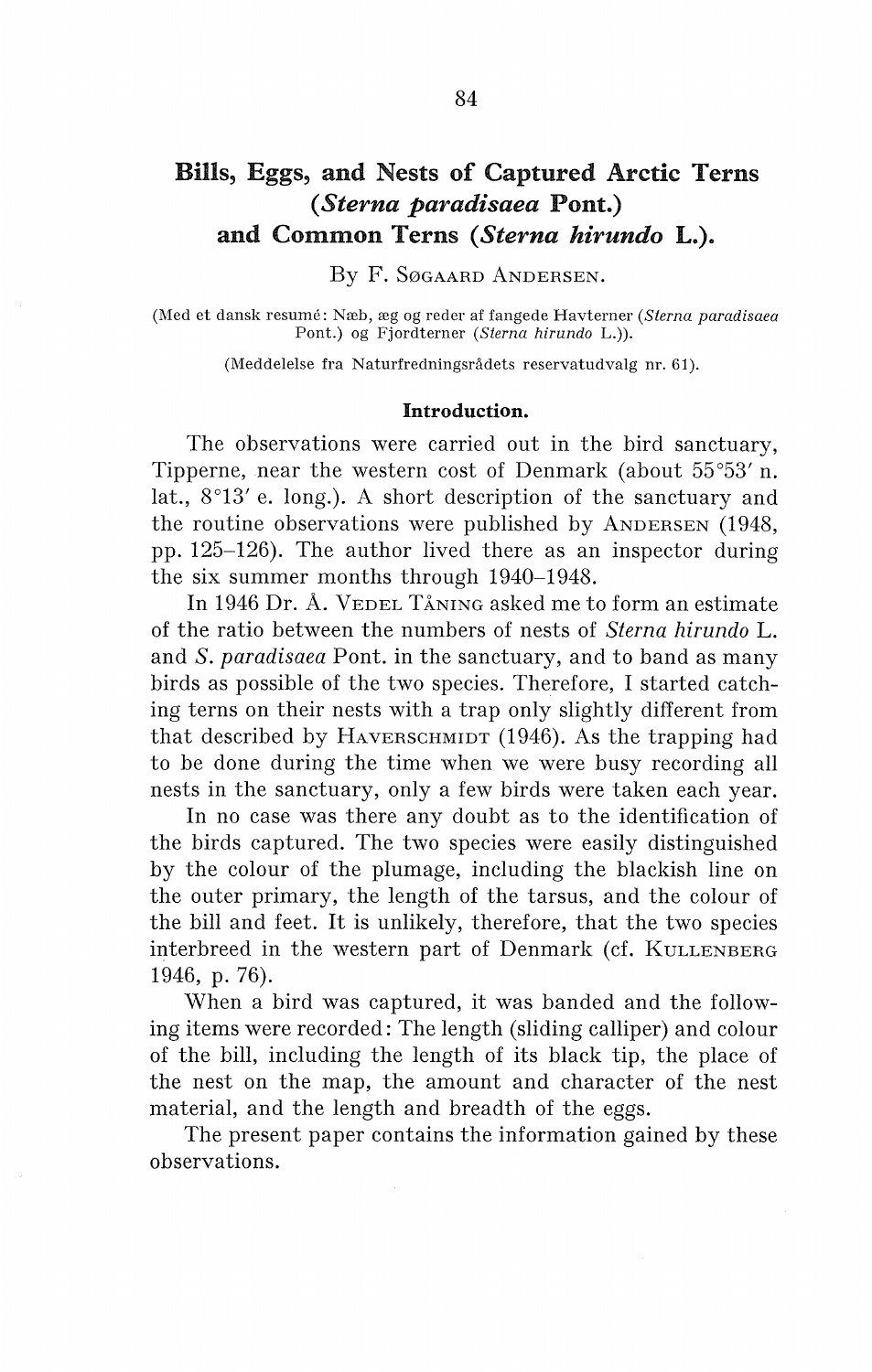### **The bill.**

# Length of bill.

The distribution of the length of the bills of 114 *S. paradisaea* and 61 *S. hirundo* is shown by the probit diagram, fig. 1. The approximately linear graphs show a mean of 33.00 mm for *S. paradisaea* and 35.85 mm for *S. hirundo* with the standard deviations 1.55 mm and 1.70 mm, respectively. The standard error of the means are found by dividing these two figures by the square roots of 114 and 61, respectively. Thus the difference



Fig. 1. Cumulative frequency distribution according to the length of the bill of 114 *S. paradisaea* (A) and 61 *S. hirundo* (B). Abscissa: length of bill in mm. Ordinate: frequency percentage on a probit scale.

In preparing the graphs in fig. 1-4 the cumulative frequency percentages were calculated as 100  $(n-0.5)/N$ , where n is the number of observations less than or equal to the abscissa and N is the total number of observations.

The abscissa corresponding to the ordinate  $16\frac{0}{0}$  (respectively  $84\frac{0}{0}$ ) is one standard deviation less (respectively greater) than the mean *(* corresponding to  $50\frac{6}{9}$ .

*Fordeling af næblængde hos 114 Havterner (A) og 61 Fjordterner (B). Kurverne er summerede hyppighedsfordelinger. Abscisse: næblængde i mm. Ordinat: procentisk hyppighed efter probitskala.* 

*For figurerne 1-4 er hyppighedsprocenten udregnet som 100 (n-0.5)/N, hvor n er antallet af observationer, der er mindre end lig med den tilsvarende abscisse, og N er det samlede antal observationer.* 

*Abscissen svarende til* 16°/0 *(hhv. 84°1o) er een gange spredningen mindre*  (hhv. større) end middeltallet, der svarer til 50<sup>o</sup>/<sub>0</sub>.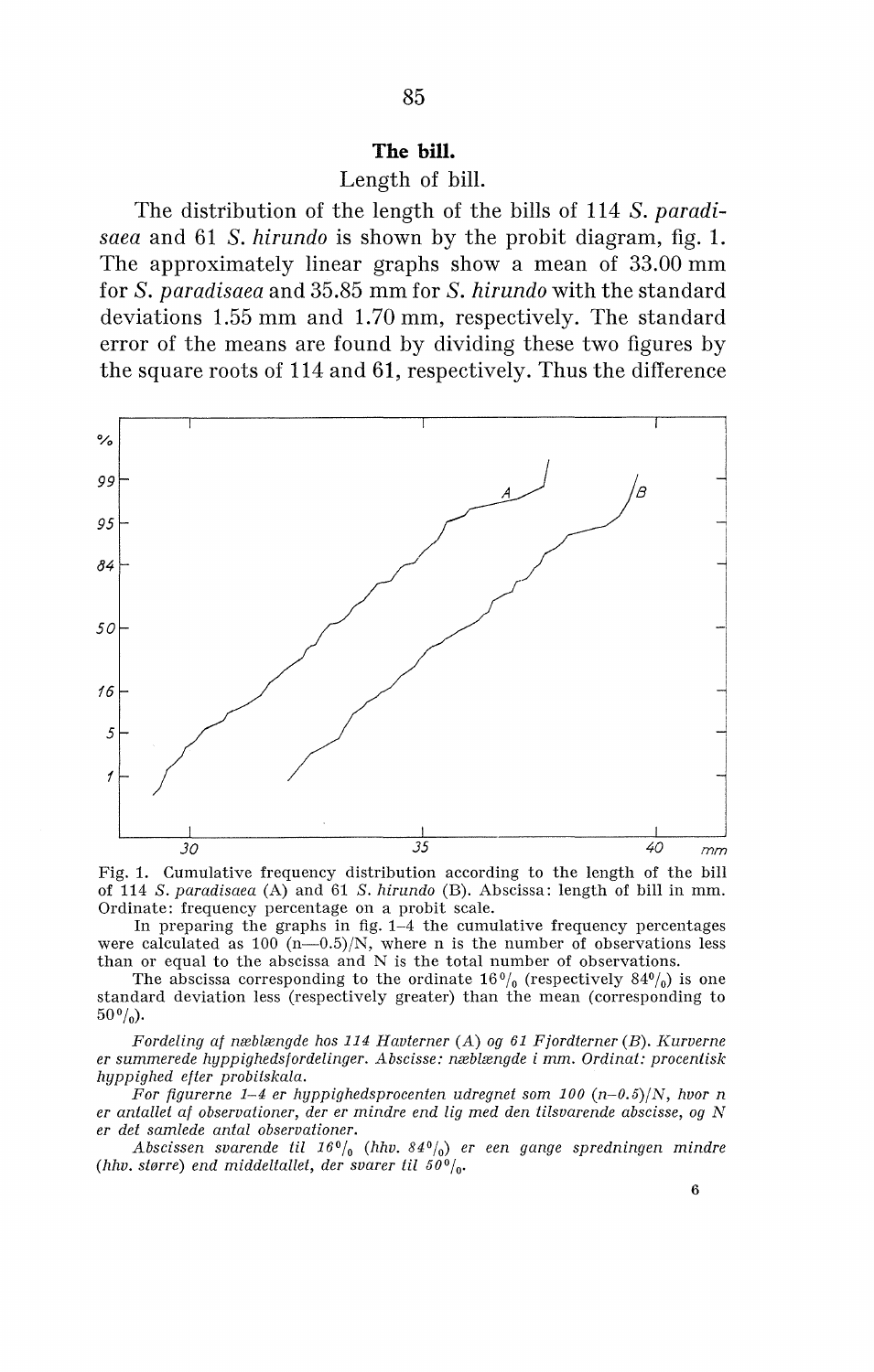### TABLE 1.

### Length in mm of the bills and their white tips in recaptured *S. paradisaea.*

*Næblængden og længden af den hvide næbspids hos genfangne Havterner* (mm).

| band no.<br>ring nr. | years of<br>capture<br>fanast- oa<br>genfangst-år | bill<br>næb | length at capture<br>længde ved fangst<br>white tip<br>hvid spids | bill<br>næb | length at recapture<br>længde ved genfangst<br>white tip<br>hvid spids | bill<br>næb | difference<br>forskel<br>white tip<br>hvid spids |
|----------------------|---------------------------------------------------|-------------|-------------------------------------------------------------------|-------------|------------------------------------------------------------------------|-------------|--------------------------------------------------|
| 730805               | 1946-1948                                         | 33.0        | 9                                                                 | 33.1        | $1.5\,$                                                                | $+0.1$      | ?                                                |
| 730823               | 1946-1948                                         | 35.2        | 9                                                                 | 35.4        | 2.0                                                                    | $+0.2$      | າ                                                |
| 730822               | 1946-1947                                         | 35.4        | 9                                                                 | 34.9        | 0.0                                                                    | $-0.5$      | 9                                                |
| 731011               | 1947-1948                                         | 32.8        | $1.5\,$                                                           | 32.9        | 1.0                                                                    | $+0.1$      | $-0.5$                                           |
| 731151               | 1948-1949                                         | 32.3        | 0.5                                                               | 32.0        | 1.0                                                                    | $-0.3$      | $+0.5$                                           |

TABLE 2.

Length in mm of the bills of three old *S. paradisaea* banded as nestlings.

*Næblængden hos tre gamle Havterner, der var mærket som unger.* (mm).

| band no.<br>ring nr. | age (years)<br>alder $(ar)$ | length of bill<br>næblængde | length of white tip<br>længde af hvid næbspids |
|----------------------|-----------------------------|-----------------------------|------------------------------------------------|
| RK 7516              | 14                          | 32.1                        |                                                |
| 10780 T              | 10                          | 32.8                        |                                                |
| 19901 T              | 10                          | 32.4                        |                                                |

## TABLE 3.

Distribution of trapped terns according to the length of the white tip of the bill.

*De fangne terners fordeling efter længden af den hvide næbspids.* 

| length of white tip<br>(mm)<br>længde af hvid næbspids | number of<br>S. paradisaea<br>antal | number of<br>S. hirundo<br>antal |
|--------------------------------------------------------|-------------------------------------|----------------------------------|
| 4.0                                                    |                                     |                                  |
| 3.5                                                    |                                     |                                  |
| 3.0                                                    |                                     |                                  |
| 2.5                                                    | 8                                   | 6                                |
| 2.0                                                    | 12                                  | 22                               |
| 1.5                                                    | 12                                  | 8                                |
| 1.0                                                    | 34                                  | 17                               |
| 0.5                                                    | 9                                   | 4                                |
| 0.0                                                    | 27                                  | 2                                |
| total                                                  | 102                                 | 61                               |
|                                                        |                                     |                                  |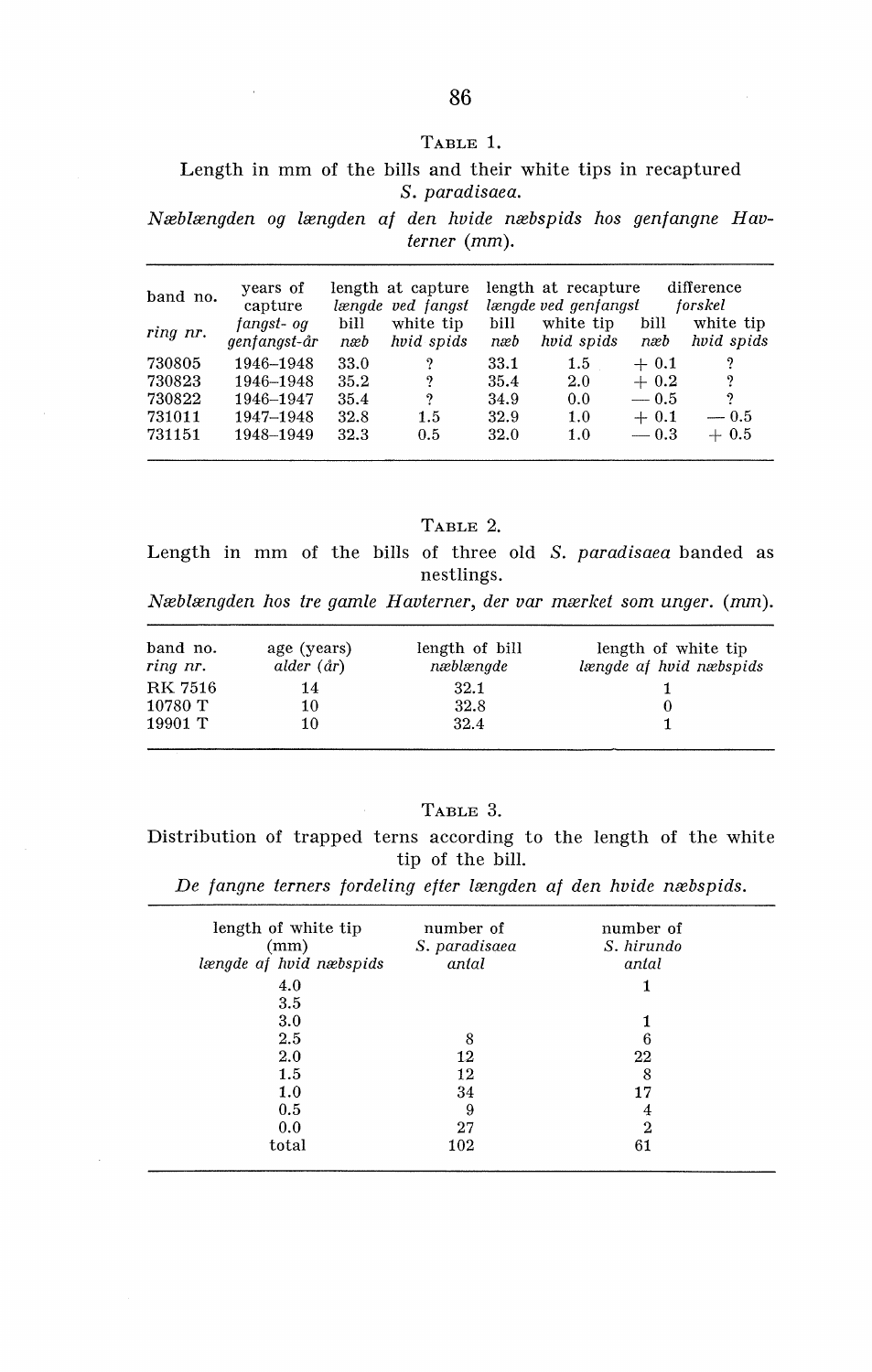of the means is highly significant, although the distributions overlap widely. The ranges of variation were 29.2-37.7 mm for *S. paradisaea* and 32.1-39.6 mm for *S. hirundo.* The rather straight lines (fig. 1) seem to show that the difference in length of the bills of the two sexes is very small. However, a sexual difference may be obscured by the discontinuous wearing off of the tip of the corneous sheath (cf. below).

The records of recaptured *S. paradisaea* give no reason to believe that the length of the bill varies with age (table 1). The length of the bills of three very old hirds were all less than the mean, but their departure from the mean was well below the standard deviation (table  $2$ , cf. fig. 1).

# White tip of bill.

In the majority of the terns trapped the upper mandible had a white (or gray) tip  $0-4$  mm long. It was fragile and sometimes broke off when the hird snapped at the sliding caliper. It seems to be connected with the shedding of an outer layer of the corneous sheath of the bill. Its varying length and absence in one fourth of the *S. paradisaea* seem to show that it is broken off now and then also under natura! conditions, thus smoothing any sexual differences in the length of the bill.

# Black tip of the bill.

As the hest field character distinguishing the two species at close range WITHERBY *et al.* (1944) emphasize for *S. hirundo*  (loc. cit. p. 28): "black tip to scarlet or orange-red bill" and *S. paradisaea* (*loc. cit.* p. 36): "deep blood-red bill without black tip" and they add in parenthesis: "Exceptional Arctic Terns show a little blackish at tip of bill in breeding-season, but this is so unusual as to be of almost no practical importance''.

The difference in the main colour of the bill was an unfailing distinguishing character also at Tipperne (when the hird was in the hand, dead or captured), but the presence or absence of a black tip was not, as about one third of all *S. paradisaea*  trapped had black at the tip of the bill, although as a rule it was less extended and not so clear black as that of *S. hirundo.*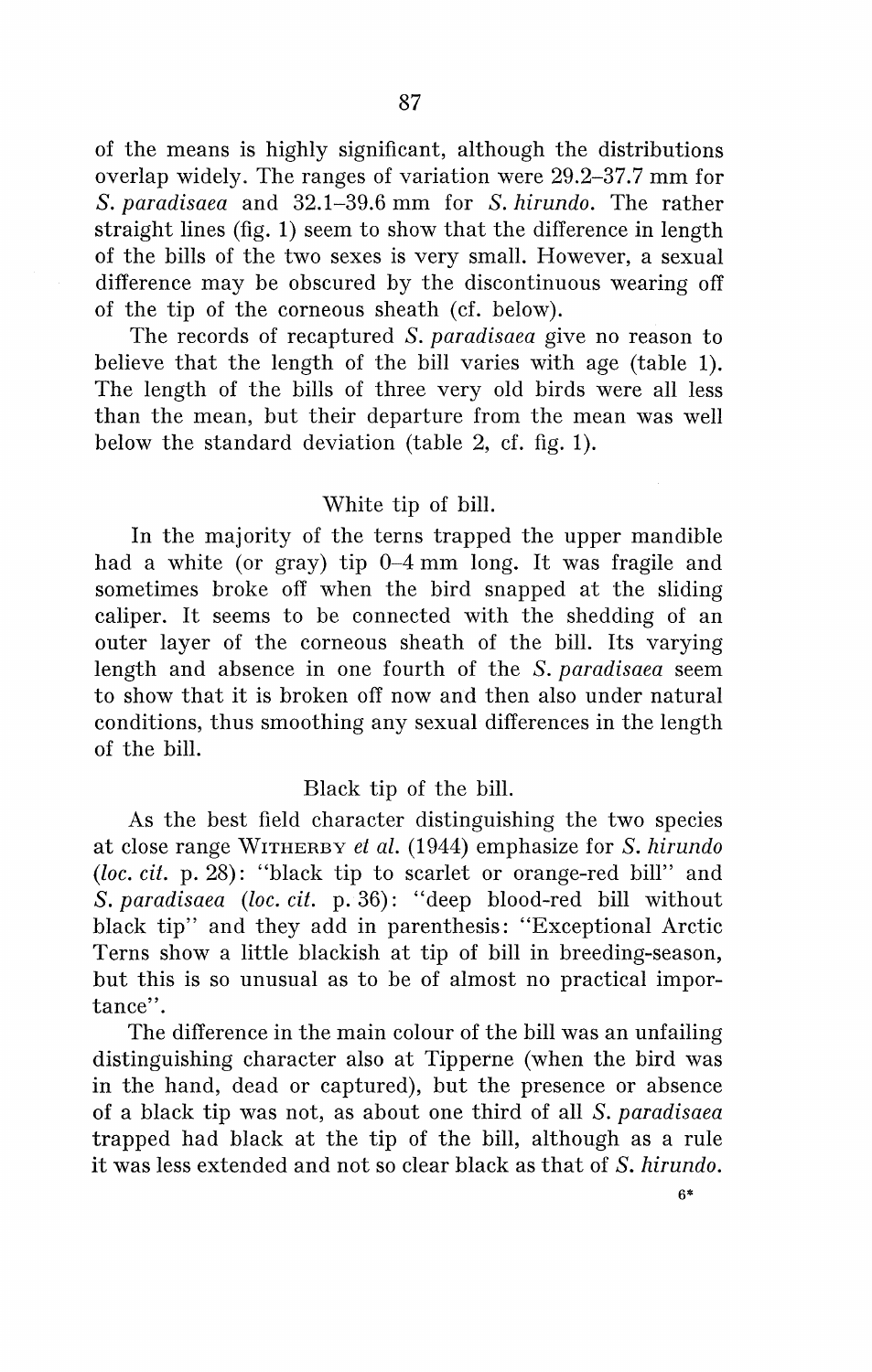| length of bill (mm)<br>næblængde (mm)                               |              | 29.0–31.9 32.0–32.9 33.0–33.9 |     | $34.0 - 37.9$ |
|---------------------------------------------------------------------|--------------|-------------------------------|-----|---------------|
|                                                                     | 5            | 3                             | 1   | 5             |
|                                                                     | 6            | 4                             | 6   | 6             |
| length of                                                           | 9            | 5                             | 7   | 8             |
| black tip                                                           | 12           | 7                             | 8   | 10            |
| (mm)                                                                |              | 8                             | 8   | 11            |
|                                                                     |              | 10                            | 10  | 11            |
| længde                                                              |              | 11                            | 12  | 12            |
| af sort                                                             |              | 12                            | 12  | 21            |
| næbspids                                                            |              | 12                            | 14  | 22            |
|                                                                     |              | 15                            | 15  |               |
| average <i>gennemsnit</i>                                           | 8.0          | 8.7                           | 9.3 | 11.8          |
| number with black tinge at tip<br>antal med antydning af sort spids | $\mathbf{1}$ | 1                             |     |               |
| number without black tip<br>antal uden sort spids                   | 20           | 20                            | 16  | 23            |
| total number<br>antal ialt                                          | 25           | 31                            | 26  | 32            |

| TABLE 4.                                                        |
|-----------------------------------------------------------------|
| <i>Sterna paradisaea.</i> Length of the black tip of bill (mm). |
| Havterne, Længden af den sorte næbspids (mm).                   |

On the colour of the bill of *S. paradisaea* WITHERBY *et al.*  (1944, p. 39) write: "Bill (ad. winter) blackish, (ad. summer) blood-red, tip very occasionally blackish, (juv. and lst summer) black''. The birds of this species with black at tip of the bill may therefore be either young birds or birds which have not entirely changed the corneous sheath of the winter. Observations on the captured birds may contribute to the decision of which explanation is the right one. Table 4 gives the length of the black tip measured along culmen. The table shows that the average length of the black tips present increases with the length of the bill, and, above all, the maximum length of it increases.

The distribution of the length of bills with a black tip compared with those without a black tip is shown in fig. 2. It appears that the distribution of the length of the bills without a black tip forms a straight line (a normal distribution), whereas the line for those with a black tip is broken, following the other distribution above the mean (50 $\frac{0}{0}$ ), but showing a deficit of members below the mean.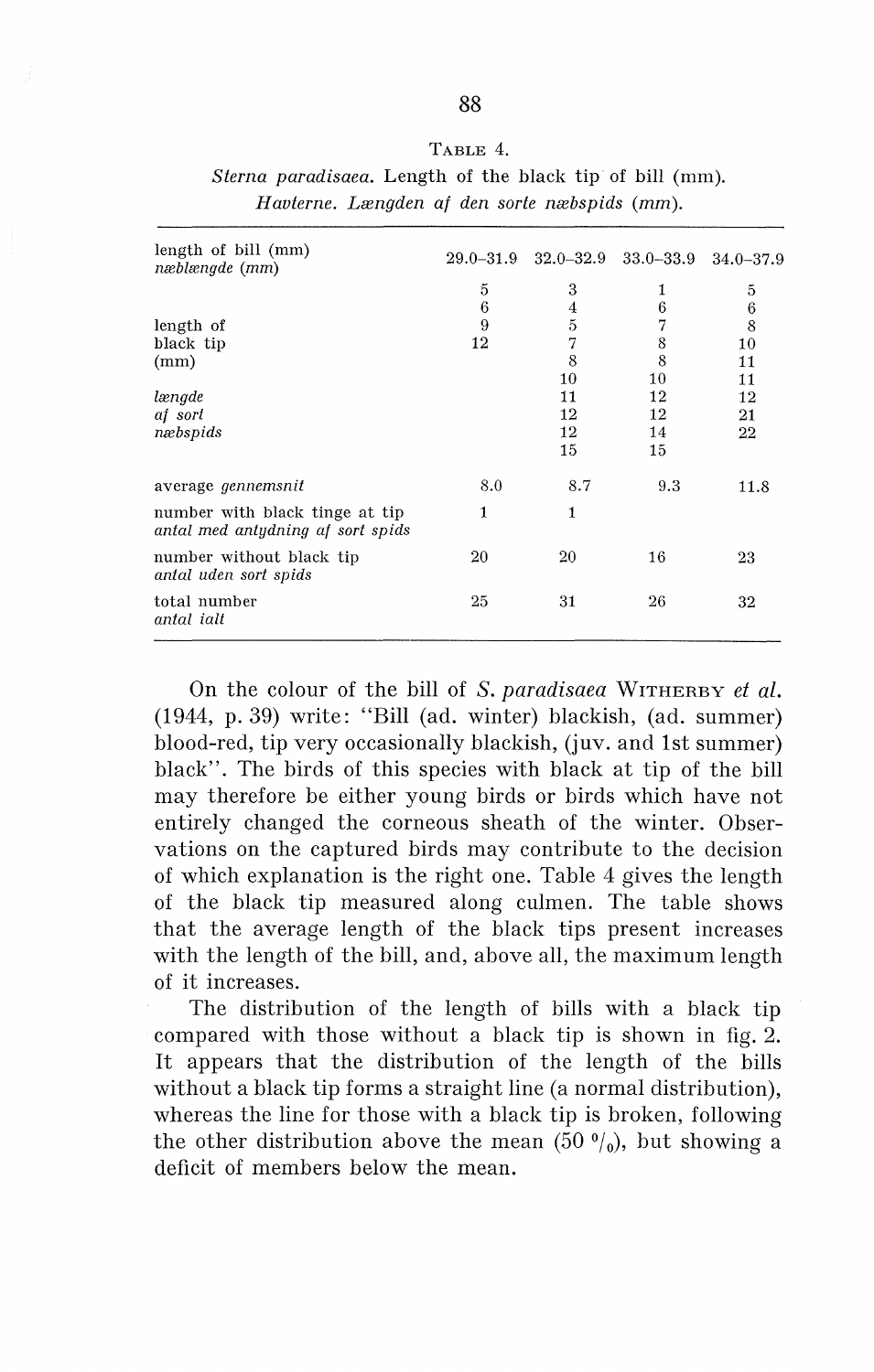

Fig. 2. *S. paradisaea.* Cumulative frequency distributions according to length of 79 bills without a black tip (N) and 35 bills with a black tip (M). Abscissa: length of bill in mm. Ordinate: frequency percentage on a probit scale (cf. remarks on fig. 1).

*Fordeling af næblængde hos Havterne. Summerede hyppighedsfordelinger for 79 fugle uden* (N) *og 35 med sort næbspids* (M). *Abscisse og ordinat som fig. 1 (se forklaringen* til *fig.* 1).

In fact it is a truncated distribution: If  $17 \frac{0}{0}$  of the total is added at the lower end, this is raised by  $14 \frac{0}{0}$ , and the graph beeomes nearly straight.

Taken together the table (4) and the graph (fig. 2) show that blaek tips are longer and more frequent in long bills than in short ones. However, it is unlikely that young hirds have longer bills than old ones, whereas it is very likely that bills with ineompletely shed eorneous sheaths are longer than normal ones. It is therefore reasonable to believe that the blaek tips are due to ineomplete shedding of the winter sheath.

The fact that the distribution according to length of bills with a blaek tip is truneated speaks in favour of this belief.

However, observations on reeaptured hirds suggest that delayed shedding may be most frequent in young hirds, in the first or two first years of life. The length of the blaek tip of the bill of reeaptured hirds is shown in table 5. It appears that (1) none of the three old hirds (10, 14, and 14 years old)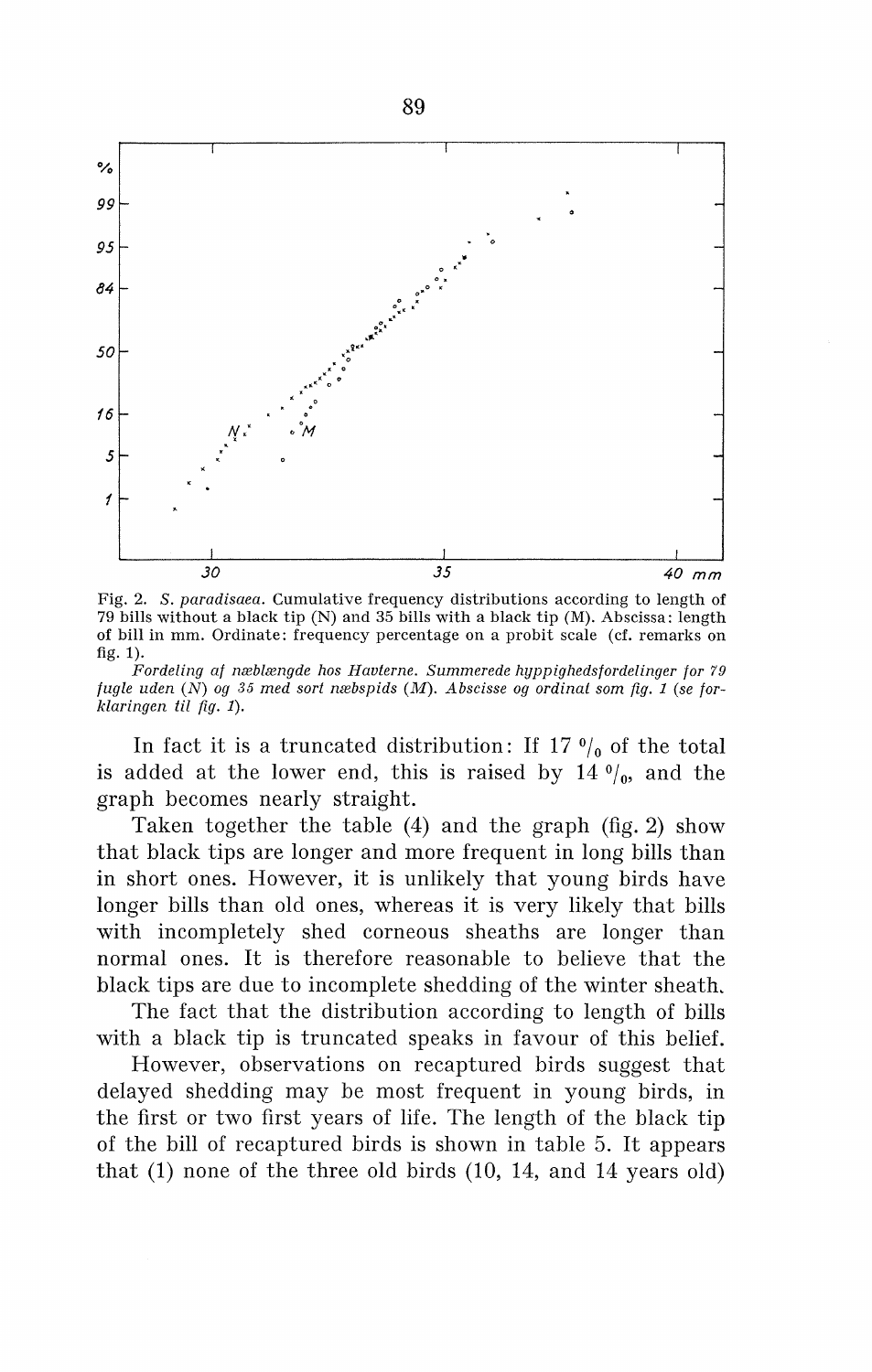| A RLE |  |
|-------|--|
|-------|--|

*Sterna paradisasaea.* Length of black tip of bill in recaptured birds. *Længde af sort næbspids hos genfangne Havterner.* 

| band no.       |                   | year of<br>årstal for  |               | length of black tip (mm)<br>længde af sort spids (mm) |
|----------------|-------------------|------------------------|---------------|-------------------------------------------------------|
| ring nr.       | capture<br>fanast | recapture<br>genfangst | ved fangst    | at capture at recapture<br>ved genfangst              |
| 730805         | 1946              | 1948                   | 0.7           | 0                                                     |
| 730822         | 1946              | 1947                   | 11.3          | blackish tinge 12                                     |
| 730823         | 1946              | 1948                   | 0             | $_{0}$                                                |
| 731011         | 1947              | 1948                   | $\Omega$      | slight tinge 8                                        |
| 731151         | 1948              | 1949                   | $\Omega$      | 0                                                     |
| <b>RK 7516</b> | 1934              | 1948                   | nestling unge | 0                                                     |
| 10780 T        | 1933              | 1947                   | nestling unge | $\bf{0}$                                              |
| 19901 T        | 1936              | 1946                   | nestling unge | 0                                                     |

TABLE 6.

*Sterna hirundo.* Length of black tip of bill measured on culmen (mm).

*Fjordterne. Længden af den sorte næbspids målt på næbryggen* (mm).

| length of bill (mm)<br>næblængde (mm) |    | $32.0 - 34.9$ $35.1 - 36.4$ $36.5 - 39.6$ |    |
|---------------------------------------|----|-------------------------------------------|----|
|                                       | 10 | 10                                        | 14 |
|                                       | 10 | 12                                        | 14 |
|                                       | 12 | 13                                        | 14 |
|                                       | 13 | 14                                        | 15 |
|                                       | 13 | 14                                        | 16 |
|                                       | 13 | 15                                        | 16 |
| length of                             | 13 | 16                                        | 17 |
| black tip                             | 14 | 16                                        | 17 |
| mm                                    | 14 | 16                                        | 17 |
|                                       | 14 | 16                                        | 18 |
| længde af                             | 15 | 16                                        | 18 |
| sort næbspids                         | 16 | 18                                        | 18 |
|                                       | 16 | 19                                        | 18 |
|                                       | 17 | 19                                        | 18 |
|                                       | 17 | 19                                        | 18 |
|                                       | 20 | 20                                        | 19 |
|                                       | 20 | 23                                        | 19 |
|                                       | 21 | 35                                        | 19 |
|                                       | 21 |                                           | 19 |
|                                       |    |                                           | 20 |
|                                       |    |                                           | 21 |
|                                       |    |                                           | 23 |
|                                       |    |                                           | 23 |
|                                       |    |                                           | 37 |
|                                       |    |                                           |    |
| average gennemsnit                    | 15 | 17                                        | 19 |
|                                       |    |                                           |    |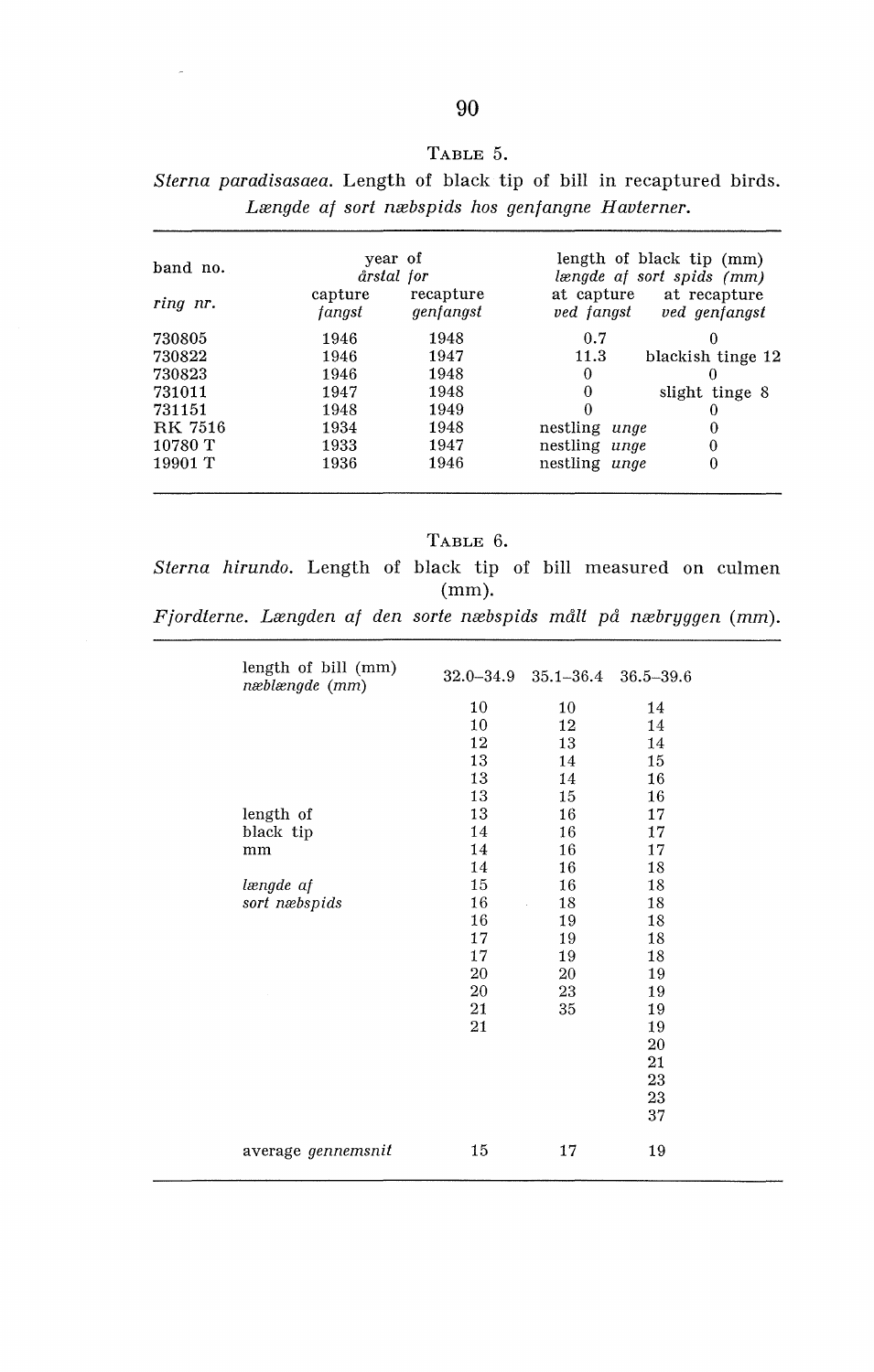had black on their bills. The same was the case in two hirds being 3 years old in 1948 (730805 and 730823). (2) One hird changed from  $0.7$  mm black tip in 1946 to no black in 1948, and one from 11.3 mm black tip in 1946 to 12 mm blackish tinge in 1947.

The suggestion is contradicted, however, by no. 731011 changing from no black to 8 mm slight tinge.

For comparison with *S. paradisaea* the length of the black tip of the bills of 61 *S. hirundo* is shown in table 6. All captured hirds of the latter species had black at the tip of the bill and some at the base too. In two cases the entire culmen was black.

STEINBACHER & GOETHE (1935) recorded two cases of *S. hirundo* without any black at the tip of the bill. This is remarkable since the 61 specimens captured at Tipperne had an invariably clear black tip. It may perhaps be a seasonal phenomenon since at Tipperne all terns were captured between 22. May and 30. June, whereas STEINBACHER took his specimen well over a month later, on the 9. Aug.

# **The eggs.**

### Egg size.

The description of the size of the eggs of a species of hirds is complicated, because the variation of the size is due to a number of distinct causes (cf. ANDERSEN 1957). Firstly it is known that the variation between clutches is significantly greater than within clutches. The variation between clutches is partly due to age. Secondly, (in the Herring-Gull, at least) the variation between the two first laid eggs is less than between the mean of these and the last egg laid (to each of these variations are attached one degree of freedom). Thirdly, as far as the egg breadth is concerned, the variation between the mean of the two first laid eggs and the last one seems to be composed of a systematic component, which is a function of the age, and a stochastic component, which is of the order of magnitude of the difference between the two first laid eggs (at least in the Herring-Gull, cf. ANDERSEN 1957, pp. 14-15 and fig. 6, p. 19). Fourthly, clutches of two eggs may be originally of two eggs, or they may be originally of three eggs of which one has been lost, and in this case it makes a great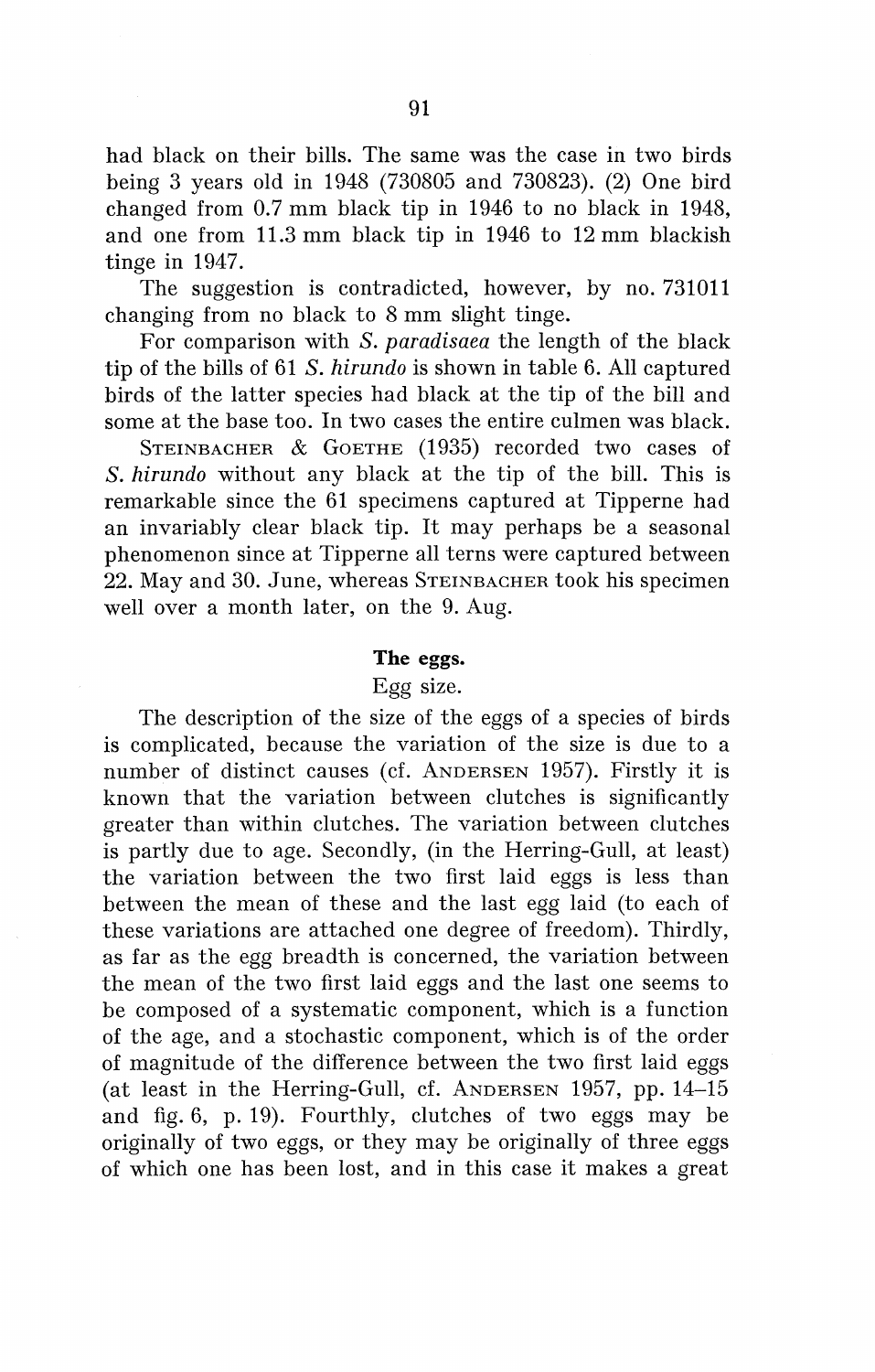

Fig. 3. Cumulative frequency distributions (according to breadth and irrespective of clutches) of 43 eggs (29 clutches of 1 egg and 7 clutches of 2 eggs) of *S. paradisaea* from East Greenland (C), 74 eggs of *S. paradisaea* from Tipperne 1948 (A) (3 clutches of 1 egg, 31 of 2 eggs, and 3 of 3 eggs), and 72 eggs of *S. hirundo*  from Tipperne 1948 (B) (3 clutches of 2 eggs and 22 of 3 eggs). Abscissa: breadth in mm, ordinate: frequency percentage on a probit scale (cf. remark to fig. 1).

*Fordeling af bredden af 47 æg (29 et-kuld og 7 to-kuld) af Havterne fra Østgrøn*land (C), 74 æg (3 et-kuld, 31 to-kuld og 3 tre-kuld) af Havlerne fra Tipperne 1948 (A) *og 72 æg* ( *3 to-kuld og 22 tre-kuld) af Fjordterne fra Tipperne 1948* (B). *Kurverne er summerede hyppighedsfordelinger, uanset kuld. Abscisse: ægbredde i* mm, *ordinat som fig. 1* (se *figurforklaringen* til *fig. 1).* 

difference whether it is one of the two first laid eggs or the last one that has been lost. Finally, there may be a difference in the size of the eggs in various parts of the distributional area of a species as shown below for S. *paradisaea.* 

A complete description of the size of the eggs is, therefore, impossible without knowing the sequence in which the eggs have been laid. However, a rough description may be given by the distribution of the size of the eggs irrespective of clutches, but it should be remembered that the variance of these distributions contains two systematic components (the absolute size as well as the variance within clutches are functions of the age of the mother hird, cf. ANDERSEN 1957), and, therefore, these distributions must be handled with extreme caution.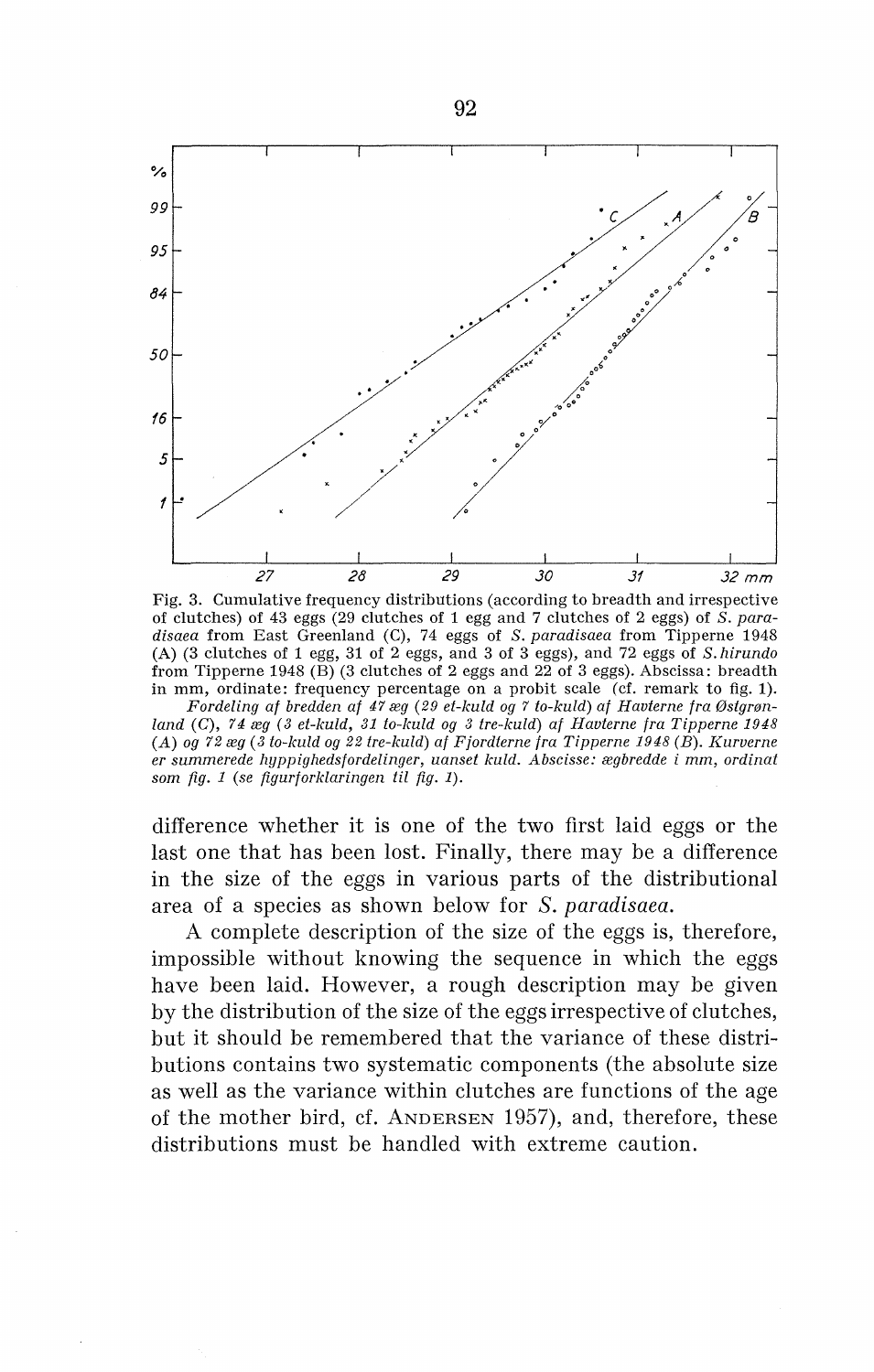### TABLE 7.

Mean and standard deviation of breadth and length (in mm) of 43 eggs of *S. paradisaea* from East Greenland, 74 eggs of *S. paradisaea*  from Tipperne 1948 and 72 eggs of *S. hirundo* from Tipperne 1948. *Gennemsnit og spredning for bredde og længde* (i mm) *af 43 havterneæg fra Østgrønland, og 74 havterneæg og 72 fjordterneæg fra Tipperne 1948.* 

|                                         | S. paradisaea<br>Greenland<br>Grønland | S. paradisaea<br>Tipperne | S. hirundo<br>Tipperne |  |
|-----------------------------------------|----------------------------------------|---------------------------|------------------------|--|
| mean of breadth<br>gennemsnit af bredde | 28.4                                   | 29.8                      | 30.7                   |  |
| standard deviation spredning            | 0.97                                   | 0.82                      | 0.66                   |  |
| mean of length<br>gennemsnit af længde  | 40.4                                   | 41.8                      | 41.9                   |  |
| standard deviation spredning            | 1.54                                   | 1.27                      | 1.78                   |  |
|                                         |                                        |                           |                        |  |

Distributions according to length and breadth irrespective of clutches are given in figs. 3 and 4 for *S. paradisaea* and *S. hirundo* from Tipperne 1948 and, for comparison, for a sample of *S. paradisaea* from East Greenland (from LøppENTHIN 1932, pp. 78-79). The graphs show good approximations to normal distributions.

The means and standard deviations of the 6 distributions are given in table 7. The table clearly shows that the eggs of *S. paradisaea* from Greenland are smaller on an average than those from Tipperne. A comparison between the eggs of *S. paradisaea* and *S. hirundo* from Tipperne shows that their mean length is almost equal, but the breadth of the eggs of *S. paradisaea* is smaller on an average than that of the eggs of *S. hirundo.* (It should be remembered that the standard error of the mean is found by dividing the standard deviation by the square root of the number of eggs in the sample).

# Clutch size.

It is generally accepted that *S. paradisaea* as a rule lays 2 eggs, and *S. hirundo* 3 eggs, but, as far as I am aware, empiric distributions have never been published. (The distribution given by GoETHE (1939, p. 44) for *S. hirundo* may include clutches of *S. paradisaea* (cf. *loc. cit.* p. 43)).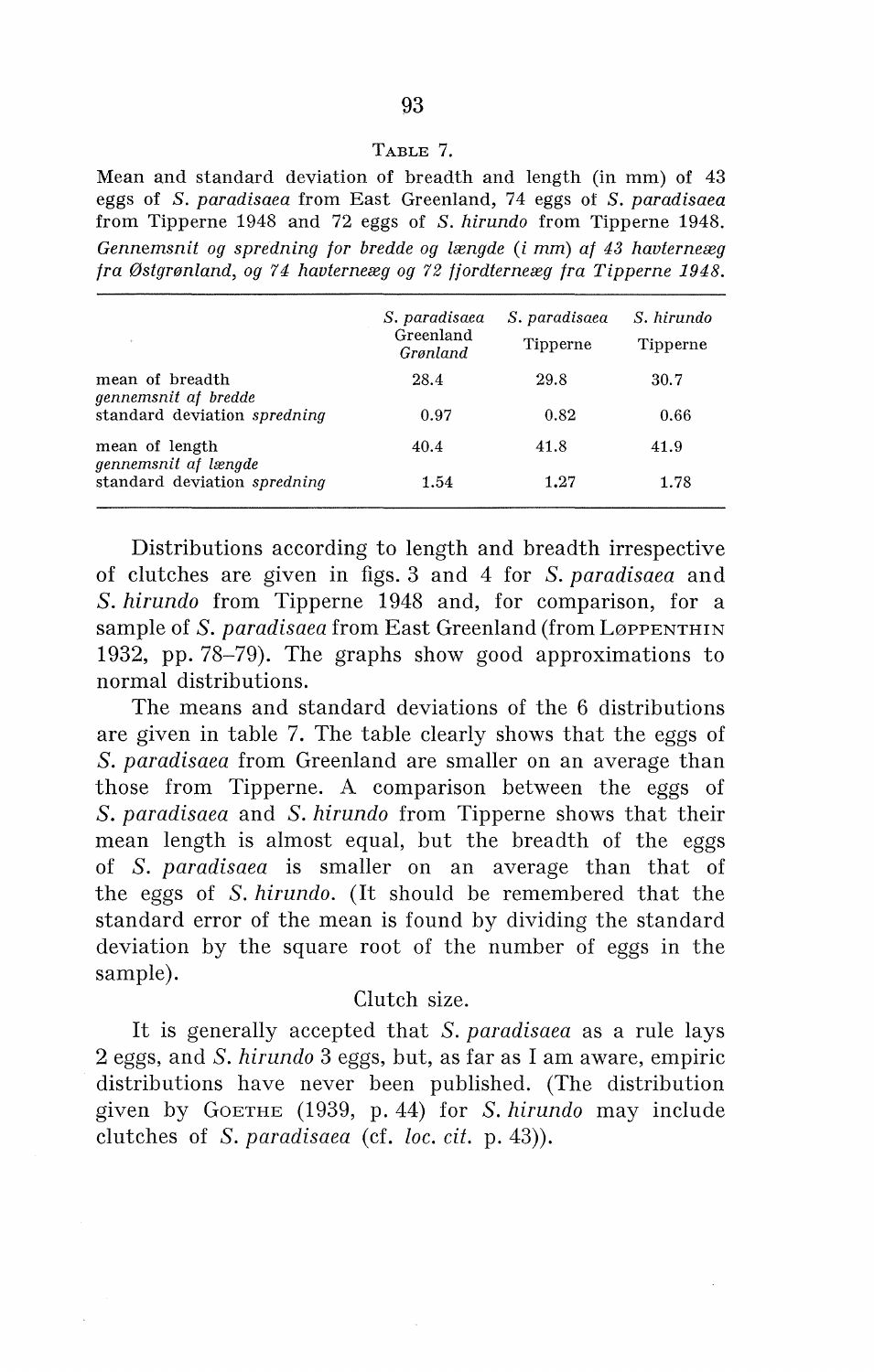

Fig. 4. Cumulative frequency distributions (according to length) of the eggs dealt with in fig. 3. Abscissa: length in mm, ordinate: frequency percentage on a probit scale (cf. remarks to fig. 1).

*Fordeling efter længde af de samme æg, som ligger* til *grund for fig. 3. Kurverne er summerede hyppighedsfordelinger, uanset kuld. Abscisse: æglængde. Ordinat som fig. 1 (se forklaringen* til *fig.* 1).

Table 8 gives the sizes of a number of clutches of the two species at Tipperne together with those of *S. paradisaea* in East Greenland. The Greenland clutches were separated in brooded and non-brooded ones according to LøPPENTHIN (1932, pp. 78-79). Most of the Danish clutches were brooded, but some may be not yet full. In both localities some smaller clutches may be remains of bigger ones from which one egg had been eaten by other hirds.

The table shows that at Tipperne as many as  $25 \frac{0}{0}$  of the nests of *S. hirundo* contained two eggs only, and  $9\frac{0}{0}$  of those of *S. paradisaea* had 3 eggs. The latter species seems to lay smaller clutches in East Greenland. Some of the one-egg clutches of *S. paradisaea* from Tipperne may belong to old hirds since the two 14-years-old hirds had one egg only. However, the 10-years-old one had two eggs, and it should be remembered that the captured birds may be males and in that case we do not know the age of the female bird.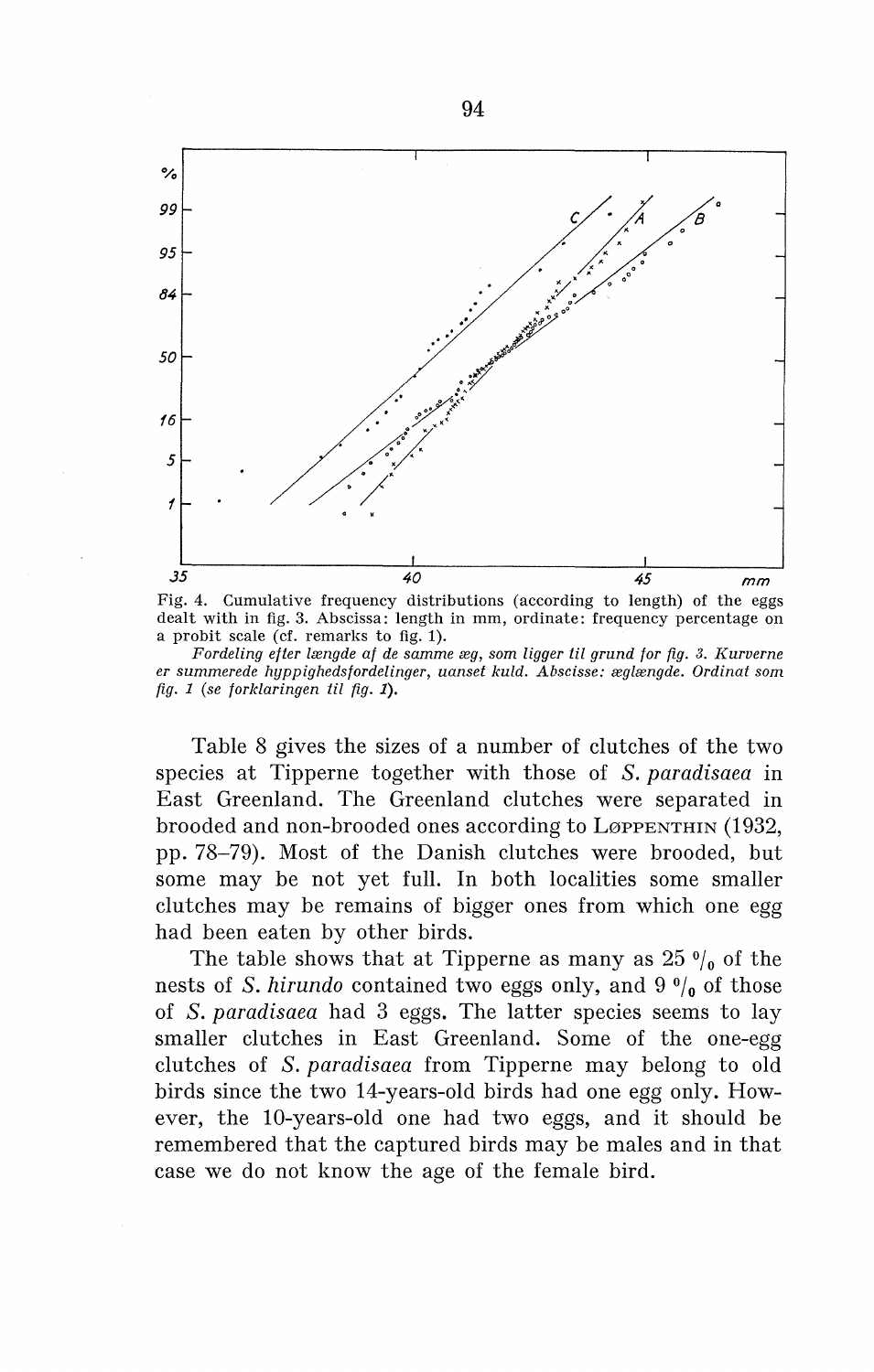#### TABLE 8.

Distribution according to clutch size of 36 clutches of *S. paradisaea*  from East Greenland 1930 (separated in brooded and non-brooded ones), 113 clutches of *S. paradisaea* and 60 of *S. hirundo* from Tipperne 1946-1949.

*Fordeling efter kuldstørrelse af 36 havternekuld fra Østgrønland 1930 (adskilt i rugede og ikke rugede) og 113 havternekuld og 60 fjordternekuld fra fra Tipperne 1946-1949.* 

| number of eggs<br>per clutch<br>antal æg<br>pr. kuld | Greenland Greenland<br>non-brooded<br>ikke rugede | S. paradisaea<br>brooded<br>rugede | Tipperne       | S. hirundo<br>Tipperne |
|------------------------------------------------------|---------------------------------------------------|------------------------------------|----------------|------------------------|
| $\boldsymbol{2}$<br>3                                | 21                                                | 8<br>6                             | 17<br>86<br>10 | $\Omega$<br>15<br>45   |
| total                                                | 22                                                | 14                                 | 113            | 60                     |
| mean clutch size<br>middel kuldstørrelse             |                                                   | 1.4                                | 1.9            | 2.8                    |

# **The nest material.**

In the years 1946-1949 notes were made of the material in 170 nests, 110 of *S. paradisaea* and 60 of *S. hirundo.* The quality of the material was recorded as fine (f), medium (m), and coarse  $(c)$ , and the quantity of each of these was recorded as little  $(+)$ , medium  $(++)$ , or much  $(++)$ , *e. q.* small amounts of fine material:  $(+f)$ , or much of medium size and a little coarse material:  $( + + + m + c)$ . The results are shown in tables 9 and 10. It appears that *S. paradisaea* on an average uses less and finer material than *S. hirundo.* 

The species of plants used as nest material were not noted systematically, but *S. hirundo* may use *e. g. Holcus lanatus* and *Elymus arenarius,* and *S. paradisaea* may use *e. g.* "fine grass", *Elymus arenarius* and *Phragmites vulgaris,* and both may use the very abundant dry excrement of geese. *S. paradisaea* may lay its eggs without any use of nest material on living *Agrostis alba,* or on bare soil in a hole in the turf.

Both species used more and coarser material on the Polde than at Tipperne. This may be due to the faet that at Tipperne the soil is mostly covered with a continuous turf, whereas in many places on the Polde it is gravel or sand with scattered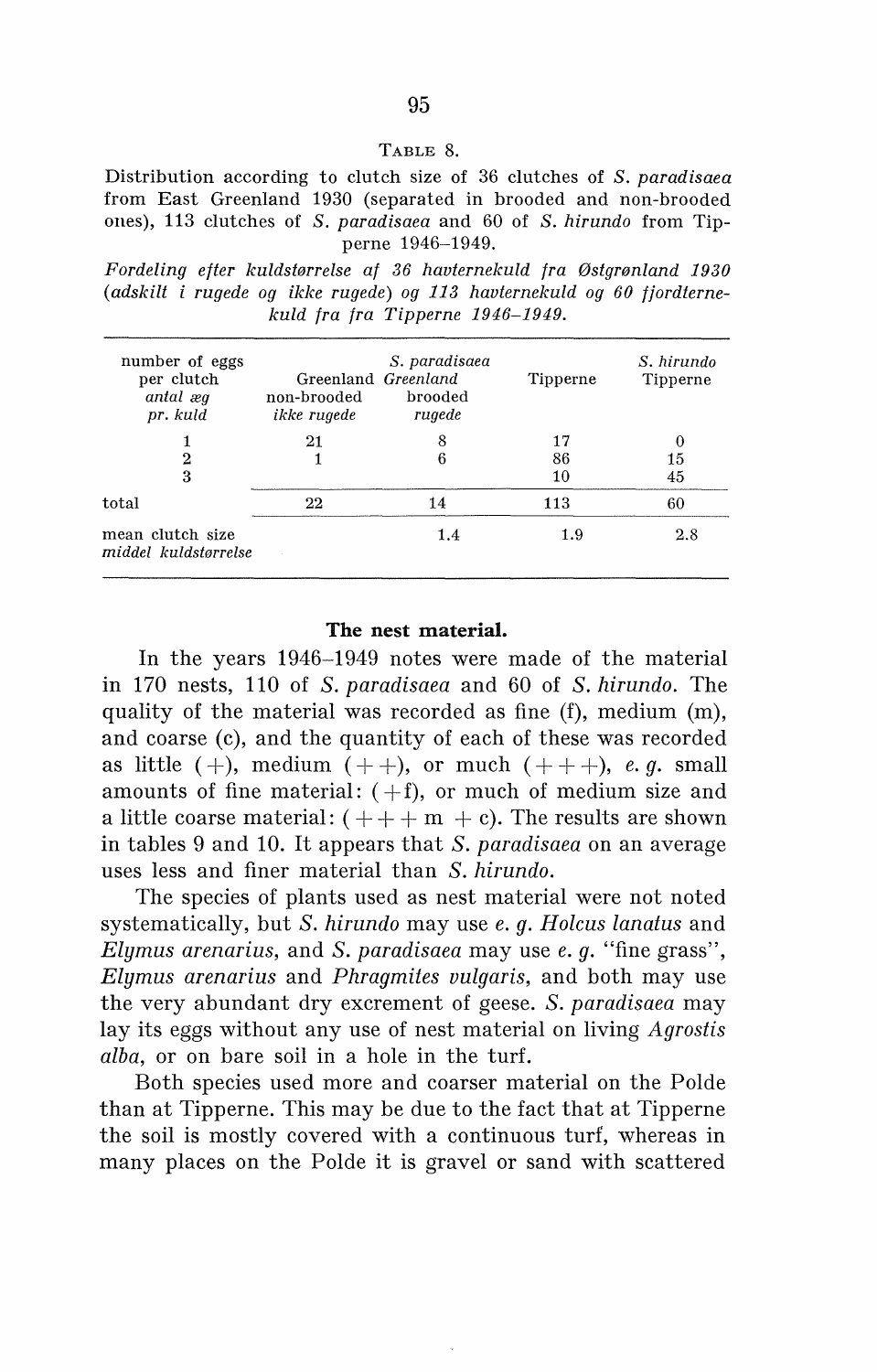#### TABLE 9.

Frequency percentage distribution, according to the quality of the nest material, of 110 nests of *S. paradisaea* and 60 nests of *S. hirundo*  from Tipperne 1946-1949. ( $0 =$  no material,  $f =$  fine,  $m =$  medium, and  $c = \text{coarse}$ ).

*Procentisk fordeling, efter materialets finhed, af 110 havternereder og*  60 fjordternereder fra Tipperne 1946-1949  $(0 \equiv$  intet redemateriale,  $f = f$ *lnt, m = mellem og c = groft*).

|               |    | $f + m$     | m<br>$f + c$<br>$f + m c$ | $m + c$ | c  |
|---------------|----|-------------|---------------------------|---------|----|
| S. paradicaea | 50 |             | 30                        |         | 13 |
| S. hirundo    | 22 | <b>SAMP</b> | 33                        |         | 28 |

TABLE 10.

Frequency percentage distribution, according to the quantity of nest material, of 110 nests of *S. paradisaea* and 60 nest of *S. hirundo* from Tipperne 1946-1949.

*Procentisk fordeling, efter mængden af materiale, af 110 havternereder og 60 fjordternereder fra Tipperne 1946-1949* (+ = *lidt,++= mellem*   $oq + + + + = meq$ .

|               | no kind represented one kind represen-<br>by more than little ted by medium<br>0 to $(+ m + c)$ $(+ +)$ $(+ + f)$ to<br>ingen slags repræ-<br>senteret ved mere end<br>lidt $(+)$ | $(+ f + e)$ een<br>slags repræsenteret<br>ved mellem $(++)$ | at least two kinds re-<br>presented by medi-<br>$um (++)$ or one<br>kind by much<br>$(+ + +) (+ + f)$<br>$++$ m) to $(+ + + m)$<br>$+++c$ mindst to<br>slags repræsenteret<br>$ved$ mellem $(++)$ eller<br>een slags ved meget<br>$(+ + +)$ |
|---------------|-----------------------------------------------------------------------------------------------------------------------------------------------------------------------------------|-------------------------------------------------------------|---------------------------------------------------------------------------------------------------------------------------------------------------------------------------------------------------------------------------------------------|
| S. paradicaea | 56                                                                                                                                                                                | 36                                                          | 8                                                                                                                                                                                                                                           |
| S. hirundo    | 17                                                                                                                                                                                | 33                                                          | 50                                                                                                                                                                                                                                          |

lymegrass, and more nest material may be necessary on the latter sort of ground, or it may be due to the faet that washed up, coarse plant material is very abundant in the Polde.

# **Recoveries of banded hirds.**

During the years 1941-1948 102 adults and 53 young of *S. paradisaea* and 60 adults and 67 young of *S. hirundo* were banded.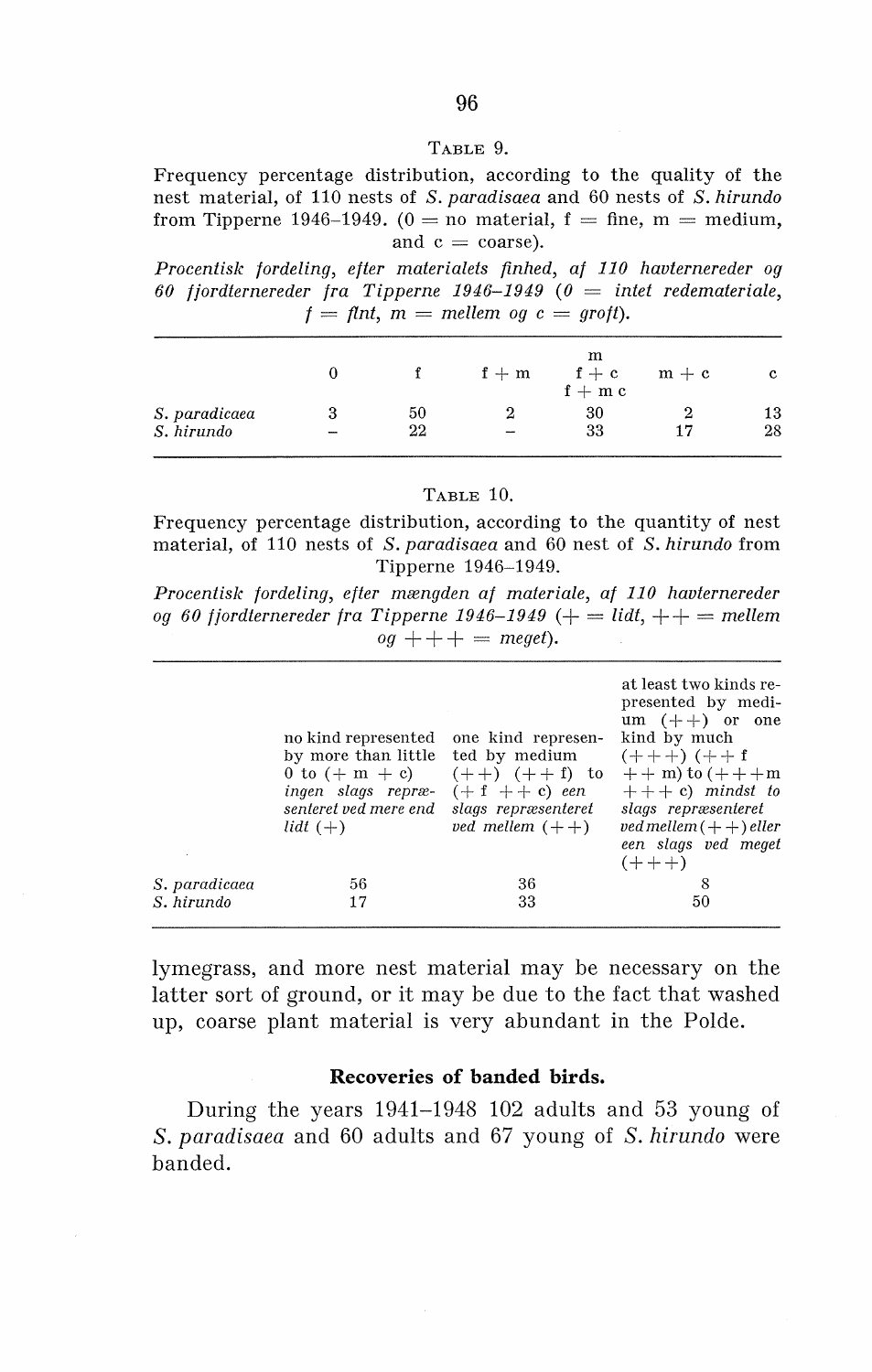Birds banded as young and recaptured on their nests.

Table 11 shows the data of 3 *S. paradisaea* banded as chicks and recaptured on their nests. They were 10, 14, and 14 years old.

| A RLE |  |
|-------|--|
|-------|--|

*S. paradisaea* banded as chicks and recaptured on their nests in Tipperne.

| band no.                              | banded:<br>locality<br>and date                               | recovered:<br>locality<br>and date        | number<br>of eggs | distance from<br>mothers nest |
|---------------------------------------|---------------------------------------------------------------|-------------------------------------------|-------------------|-------------------------------|
| ring nr.                              | mærket:<br>lokalitet<br>og dato                               | <i>genfanget:</i><br>lokalitet<br>og dato | antal<br>æg       | afstand fra<br>moderens rede  |
| Skovgaard<br>Viborg<br>19901 T        | Langli<br>(near Esbjerg)<br>5. July 1936                      | Fuglepold<br>19. June 1946                | -2                | 43 km                         |
| Skovgaard<br><b>Viborg</b><br>10780 T | Langli<br>(near Esbjerg) N. Rad<br>2. July 1933 24. June 1947 |                                           |                   | 43 km                         |
| <b>RK 7516</b>                        | Grønodde Pold<br>21. June 1934 24. June 1948                  | Nymindestrøm Rødsandshage 1               |                   | $1.5 \mathrm{km}$             |

*H avterner mærket som unger og genfanget på reden på Tipperne.* 

Two of these hirds nested 43 km away from their parents' nests. This shows that the colonies of *S. paradisaea* at Tipperne, the Polde, and Langli belong to the same "group" as defined by Austru (1951, p. 1): "A distinct, concrete group of individuals which is self-sustaining and relatively free from association with other groups during the nesting season, "in other words, a population of all individuals which have a chance of getting offspring in common in the second generation, because their offspring in the first generation have a chance of breeding in the same site (on the meaning of "site" see below). The group seems to extend further south since a *S. paradisaea*  (RK 7537) banded as a chick at Tipperne in 1934 was found dead 18. June 1938, i. *e.* during the breeding season, 150 km south of Tipperne (TÅNING 1944, p. 187).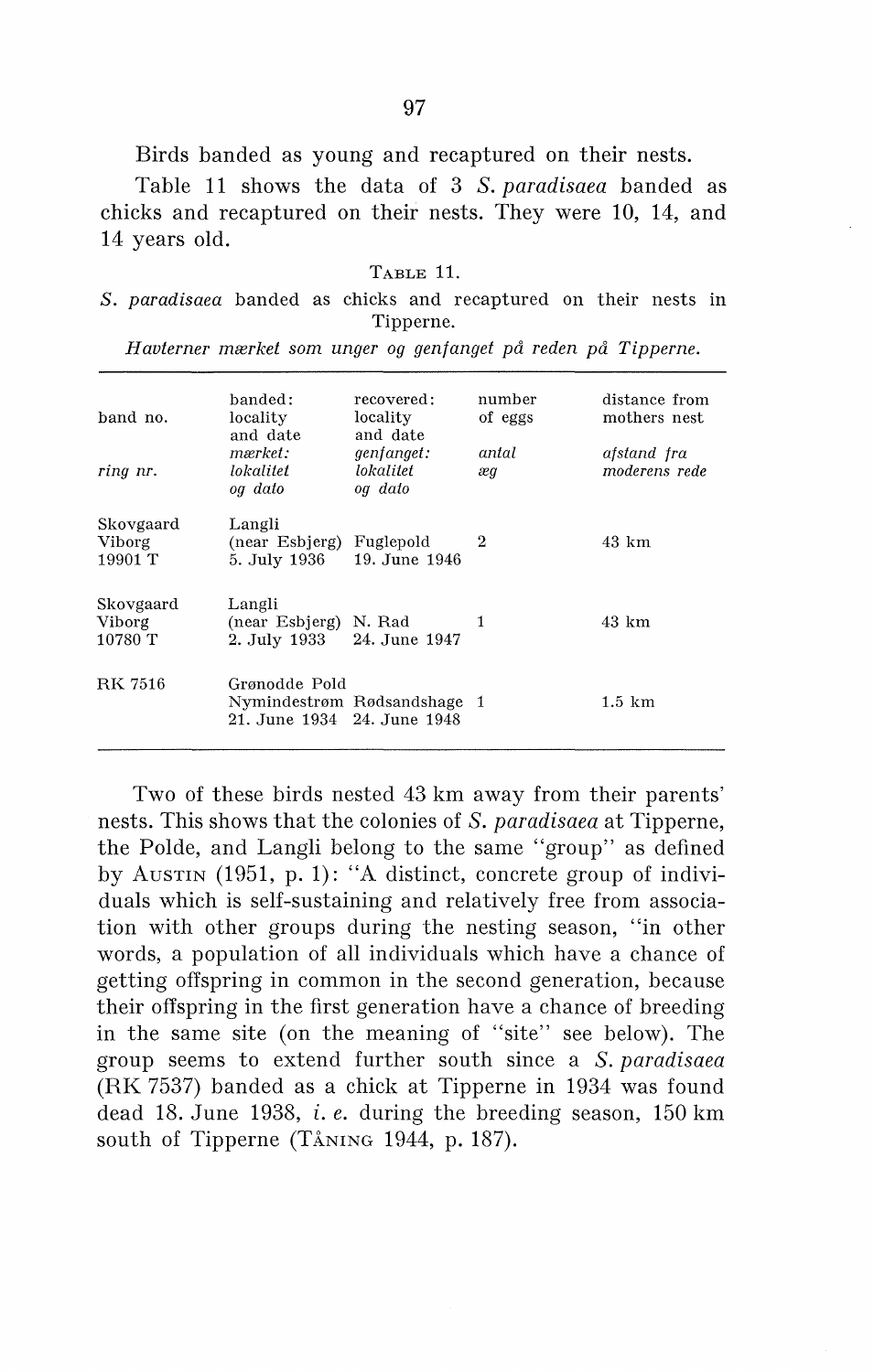Birds banded as adults and recaptured on their nests.

Table 12 shows the data of 7 *S. paradisaea* banded as adults and recaptured on their nests and, in addition, one found dead during the breeding season. All of them were banded and recovered at Tipperne.

#### TABLE 12.

Data of 8 recovered *S. paradisaea* banded as adults in Tipperne. *Oplysninger om 8 Havterner, der er mærket og genfanget på Tipperne.* 

| band no. date of<br>ring nr. | banding<br>dato for<br>mærkning | date of<br>recovery<br>dato for<br>genmelding | number of<br>years free<br>antal aar<br>fri | distance<br>moved (km)<br>afstand<br>$flyttet$ $(km)$ | way of<br>recovery<br>genmeldings-<br>maade |
|------------------------------|---------------------------------|-----------------------------------------------|---------------------------------------------|-------------------------------------------------------|---------------------------------------------|
|                              |                                 |                                               |                                             |                                                       |                                             |
| 730822                       |                                 | 31. May 1946 26. May 1947                     | 1                                           | 0.00                                                  | captur. on nest                             |
|                              |                                 |                                               |                                             |                                                       | fanget på rede                              |
| 730823                       |                                 | 31. May 1946 3. June 1948                     | 2                                           | 0.00                                                  | do.                                         |
| 731011                       |                                 | 16. June 1947 8. June 1948                    |                                             | 0.00                                                  | do.                                         |
| 730805                       |                                 | 24. May 1946 28. June 1948                    | $\mathbf 2$                                 | 0.46                                                  | do.                                         |
| 731151                       |                                 | 10. June 1948 22. June 1949                   |                                             | 1.00                                                  | do.                                         |
| 731012                       |                                 | 17. June 1947 4. June 1950                    | 3                                           | $1 - 1.5$                                             | do.                                         |
| 731112                       |                                 | 3. June 1948 7. June 1957                     | 9                                           | $1 - 2$                                               | do.                                         |
| 730944                       |                                 | 11. June 1947 28. June 1950                   | 3                                           | $0.1 - 0.8$                                           | found dead<br>fundet død                    |
|                              |                                 |                                               |                                             |                                                       |                                             |

The table shows that 3 terns have returned to nest within less than 10 m of the formerly occupied place, but 4 hirds nested 0.5 to 2 km away from the former nest. This seems to show that *S. paradisaea* regards the whole sanctuary as its site, this word taken in the sense as used by Austrix  $(1949)$ : "The place to which a hird tends to return for nesting year after year". At Tipperne *S. paradisaea* as a rule does not return to the very place where it has nested before, as does *S. hirundo*  in Cape Cod (AusTIN 1949).

# Birds recorded from outside the sanctuary.

Of the terns banded during the years 1941-1948 4 *S. hirundo*  were recorded from outside the sanctuary (table 13). It is remarkable that all banded terns recorded from Tipperne were *S. paradisaea* ( obviously because a higher percentage of this species was banded), whereas only *S. hirundo* was recorded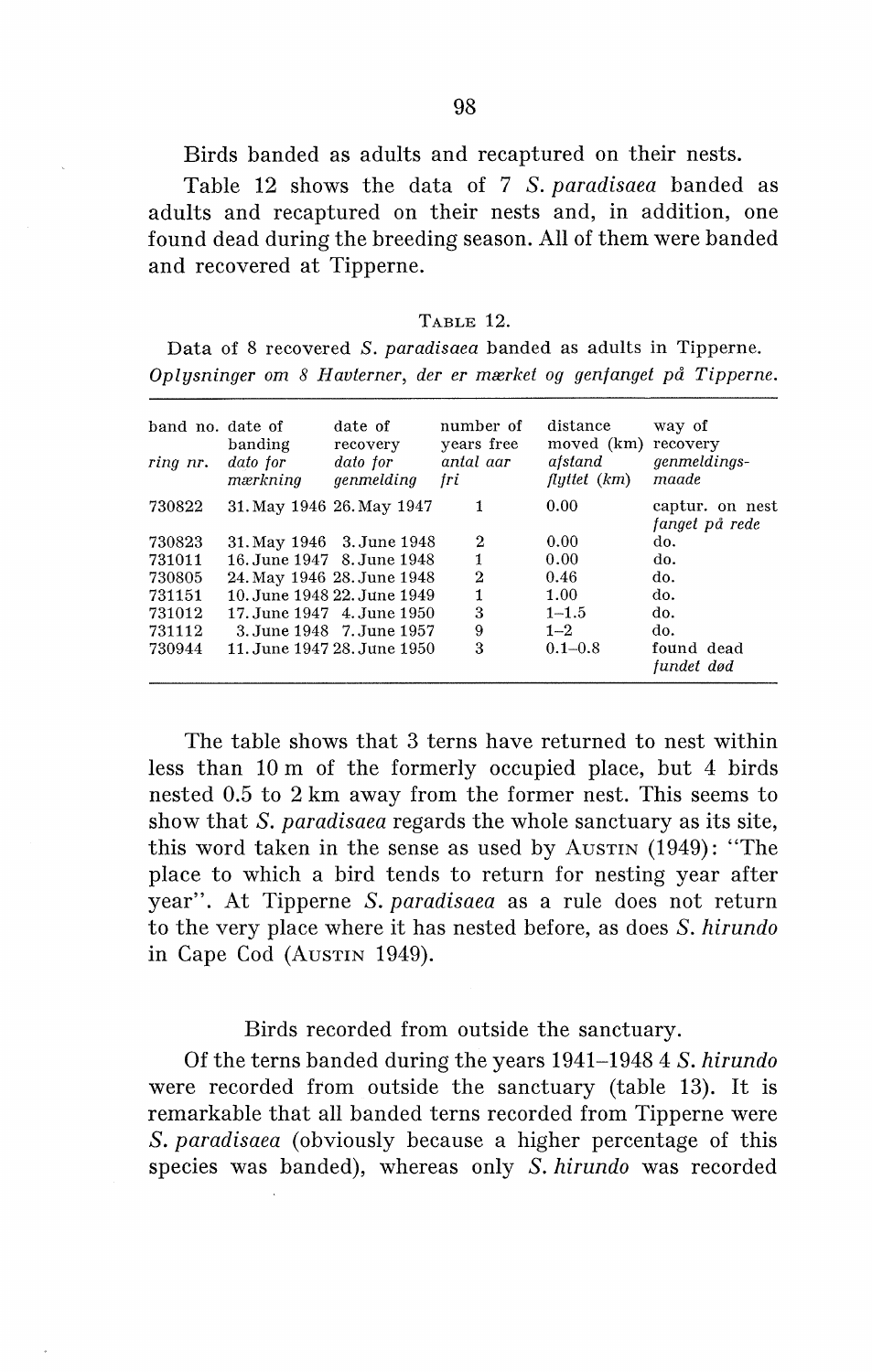### TABLE 13.

|  |                                           |  | S. hirundo recorded from outside the sanctuary. |
|--|-------------------------------------------|--|-------------------------------------------------|
|  | Fiordterner genmeldt uden for reservatet. |  |                                                 |

| band no.<br>ring nr. | banded<br>mærket                                                                           | recovered<br>genmeldt                                                 |
|----------------------|--------------------------------------------------------------------------------------------|-----------------------------------------------------------------------|
| 731039               | 5. July 1947 Bjerregaard Pold                                                              | 7. Aug. 1949 Donslund,<br>Houborg                                     |
|                      | 20 days old<br>20 dage gammel                                                              | $(55°38'N, 8°57'E)$ found dead<br>fundet død                          |
| 731223               |                                                                                            | 26. June 1948 Bjerregaard Pold 15. July 1948 Barsø, Løjt Kir-<br>keby |
|                      | 21 days old<br>21 dage gammel                                                              | $(55^{\circ}07'N, 9^{\circ}33'E)$ found dead<br>fundet død            |
| 731228               | 26. June 1948 Bjerregaard Pold 13. July 1948 Kampen, Sylt<br>27 days old<br>27 dage gammel | $(54°57'N, 8°22'E)$ found dead<br>fundet død                          |
| 730906               | 1. June 1947 Bjerregaard Pold 10. July 1948 Enkhuizen,                                     | Ijsselmeer,<br>Netherland                                             |
|                      | ad. captured on nest                                                                       | $(52^{\circ}42'N,$<br>$5^{\circ}20'E$                                 |
|                      | ad. fanget paa rede                                                                        | captured with a wounded wing<br>fanget med saaret vinge               |
|                      |                                                                                            |                                                                       |

from outside the sanctuary. This may mean that *S. paradisaea*  migrates more directly towards its wintering grounds, from where they are less likely to be recorded.

### **Aknowledgements.**

I wish to thank the members of the Sanctuary Committee of the Danish Nature Conservancy, Prof. Dr. R. SPÄRCK, Director, Dr. A. VEDEL TÅNING, and Chief Forester 0. FA-BRICIUS, for support, financial and otherwise, during the preparation of this paper. My thanks are also due to the ornithologists, taxidermist H. MADSEN, cand. mag. E. MADSEN, and cand. mag. P. BANCKE, who participated in the work at Tipperne. My special thanks are due to cand. mag. S. RAS-MUSSEN for inspiring discussions also on this paper. Finally, I want to thank Mrs. A. VoLSØE for reading the MS and the proof.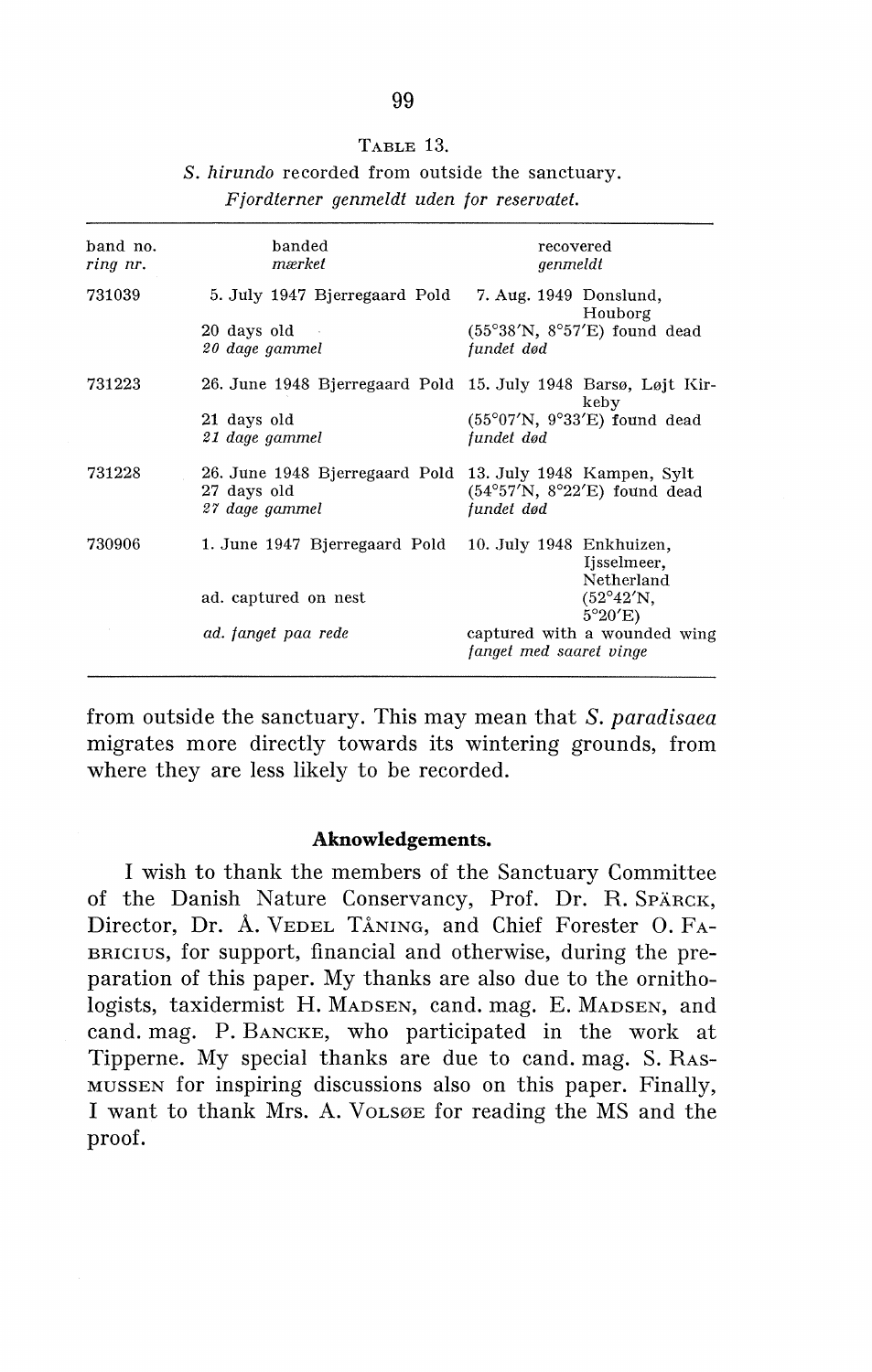### **Summary.**

Terns of the species *S. paradisaea* and *S. hirundo* were captured on their nests in the biggest Danish sanctuary, Tipperne. The paper gives the information gained by observations on the birds and their eggs and nests.

The two species did not interbreed.

The mean length of the bill was 33.00 mm for *S. paradisaea* and 35.85 mm for *S. hirundo* (fig. 1). The means were significantly different although the distributions overlapped widely. There was no reason to believe that the length of the bill varied with age.

At a rule, the upper mandible of the terns had a white, fragile tip, which seems to be connected with the shedding of an outer layer of the corneous sheath.

About one-third of all *S. paradisaea* had black at the tip of the bill. The distribution of these bi11s according to length was truncated (fig. 2) lacking representatives of the shortest bills (about  $14 \frac{0}{0}$  of the total). The black tip seems to be due to incomplete shedding of the winter sheath of the bill, and this in turn seems to be most frequent among young birds. The distribution of the length of the black tip in bills of *S. hirundo* is given in table 6.

The mean breadth of the eggs of *S. paradisaea* is significantly smaller than that of *S. hirundo,* but their mean length does not differ. The eggs of *S. paradisaea* measured by LøPPENTHIN in East Greenland were, on an average, significantly smaller than those from Tipperne (fig. 3 and 4).

At Tipperne 9 °/0 of the nests of *S. paradisaea* contained three eggs and 25 °/0 of those of *S. hirundo* two eggs only. *S. paradisaea*  seems to lay smaller clutches in the Arctic.

On an average, *S. paradisaea* uses less and finer nest material than does *S. hirundo.* 

Three *S. paradisaea* banded as chicks and captured on their nests at Tipperne were 14, 10, and 10 years old. They nested 43, 43, and 1.5 km away from their parents' nests. Thus the *S. paradisaea* in Tipperne belongs to a "group" (AusTIN) extending far to the south.

Of the *S. paradisaea* banded and recaptured as adults four had moved their nests 0.5-2 km, while three had not moved at all. Thus this species regards the whole sanctuary as its "site" (AusTIN).

Outside the sanctuary only four banded *S. hirundo* were recorded, and two only from abroad, *viz.* one from Germany and the others from the Netherlands.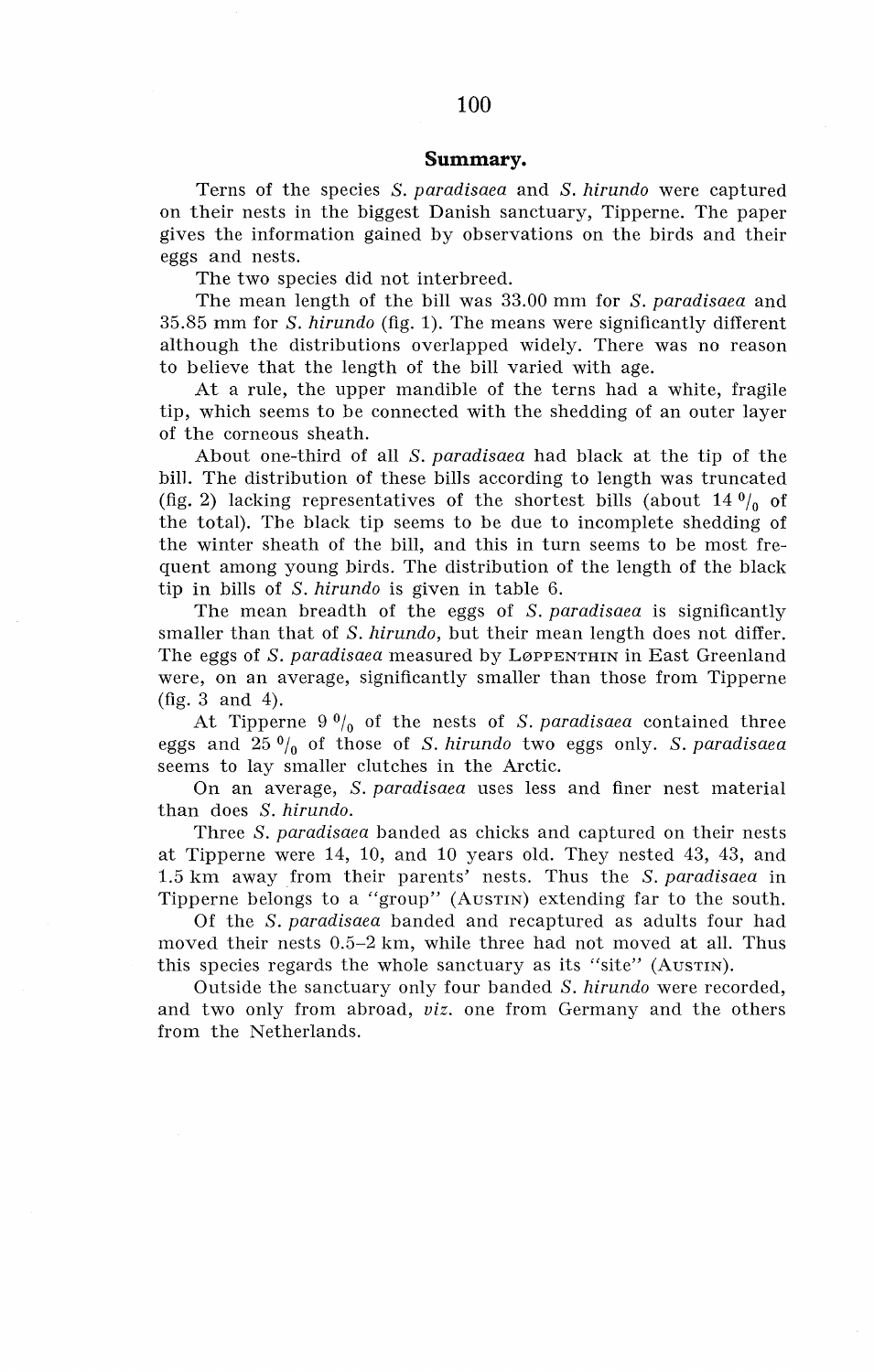### DANSK RESUME

# Næb, æg og reder af fangede Havterner *(Sterna paradisaea* Pont.) og Fjordterner *(Sterna hirundo* L.).

I årene 1946-1948 fangedes Hav- og Fjordterner på reden på Tipperne. Fuglene blev mærket, og der blev gjort notater om dem og deres æg og reder. Resultaterne forelægges her.

Adskillelsen af de to arter voldte aldrig vanskeligheder, så det er usandsynligt, at de blander sig i Vestjylland.

Næb. Næblængdernes hyppighedsfordeling hos de to arter er ikke fremstillet ved de sædvanlige trappepolygoner (søjlediagrammer), men i et probitdiagram (fig. 1), der har den fordel, at man straks ser, om fordelingerne er normale, og direkte kan aflæse middeltal og spredning. Selv om de to fordelinger lapper langt over hinanden, er forskellen mellem middeltallene i høj grad signifikant. De næsten rette linier i probitdiagrammet viser, at fordelingerne er tilnærmelsesvis normale. Der er derfor næppe større kønsforskel i næblængden. Den synes heller ikke at variere med alderen (tabel 1 og 2).

Den 0-4 mm lange, hvide spids på overnæbbet synes at stå i forbindelse med fældning af hornskedens yderste lag (tabel 3).

Ca. en trediedel af Havternerne og alle Fjordternerne havde sort næbspids (tabel 4 og 6). Den sorte spids hos Havternerne synes at stå i forbindelse med en ufuldstændig fældning af den yderste del af hornskeden, som tilhører vinterdragtens sorte næb. Fig. 2 viser en afstumpet fordeling af længderne af næb med sort spids, hvilket betyder, at sortspidsede næb er sjældne under en vis længde, hvor fældningen åbenbart er fuldstændig. Tabel 5 tyder på, at ufuldstændig fældning måske er hyppigst hos unge fugle.

Æg og reder. Trods store betænkeligheder (sml. ANDERSEN 1957) beskrives ægstørrelsen uafhængig af kuld. Probitdiagrammerne fig. 3 og 4 giver fordelingen af ægbredde og -længde for de to arter, og til sammenligning LøppENTHINS prøve af Havterneæg fra Østgrønland. Gennemsnit og spredning for de tre prøver findes desuden i tabel 7. De østgrønlandske havterneæg er gennemsnitligt mindre end begge arters æg fra Tipperne. Af disse er fjordterneæggene gennemsnitligt bredere end havterneæggene, medens længderne ikke adskiller sig.

Af fjordternerederne på Tipperne indeholdt  $25 \frac{0}{0}$  kun 2 æg, og  $9<sup>0</sup>$ <sub>0</sub> af havternekuldene var på 3 æg. I Østgrønland synes Havternen at lægge mindre kuld end på Tipperne (tabel 8).

Havternen brugte gennemgående mindre og finere redemateriale end Fjordternen (tabel 9 og 10).

Genmeldinger. Tre af de fangne Havterner viste sig at være mærket som unger. De to var 14 og den tredie 10 år gammel. To af dem var mærket på Langli 43 km mod syd (tabel 11). Havternerne på Tipperne og Langli må derfor antages at tilhøre samme gruppe (i AusTINS betydning).